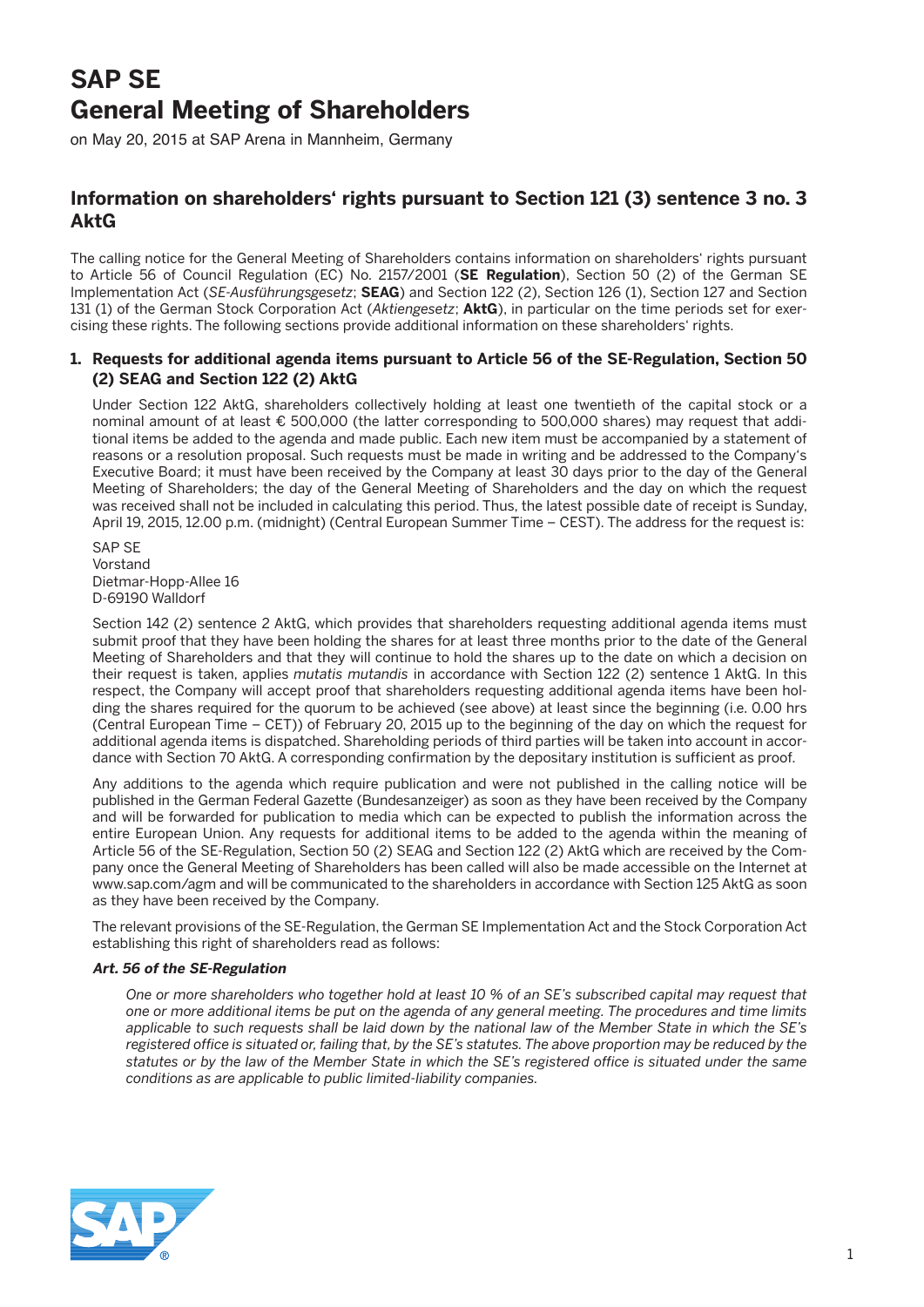#### **Section 50 SEAG Convening and adding items to the agenda upon minority request**

- *(1) One or more shareholders holding at least 5 % of the registered share capital may request that a general meeting be convened and the agenda therefor be drawn up pursuant to Article 55 of the Regulation.*
- *(2) One or more shareholders holding at least 5 % of the registered share capital or a nominal amount of at least 500 000 Euro may request that one or more additional items be put on the agenda of any general meeting.*

### **Section 122 AktG Calling upon minority request (extract)**

- *(1) A general meeting of shareholders shall be called if shareholders collectively holding at least one twentieth of the capital stock submit a written request for such meeting to be called, stating the purpose and reasons of such meeting; such request shall be directed to the executive board. The articles of incorporation may provide that the right to call a general meeting of shareholders shall require another form or the holding of a lower portion of the capital stock. Section 142 (2) sentence 2 shall apply accordingly.*
- *(2) In the same manner, shareholders collectively holding at least one twentieth of the capital stock or a nominal amount of at least € 500,000 may request that additional items be added to the agenda and made public. Each new item must be accompanied by a statement of reasons or a resolution proposal. The request within the meaning of sentence 1 must be received by the company at least 24 days, or in the case of listed companies at least 30 days, prior to the date of the meeting; the day of receipt shall not be included in calculating this period.*

#### **Section 142 AktG Appointment of special auditors (extract; the relevant sentence is sentence 2 of paragraph (2), which is quoted in its context below)**

 *(2) If the general meeting of shareholders rejects a motion to appoint special auditors to audit any matter relating to the formation of the company or to the management of the company's business occurring within, but not before, the past five years, the court must, upon application by shareholders collectively holding at least one-hundredth of the capital stock or a nominal amount of at least € 100,000, appoint special auditors if there are facts which give reason to suspect that any person has acted in bad faith or in serious breach of the law or the articles of incorporation in connection with such matter; and the same applies to matters that occurred within, but not before, the past 10 years if at the time of occurrence the company was listed on a stock exchange. The applicants must submit proof that they have held such shares for at least three months prior to the date of the general meeting of shareholders and that they will hold these shares up to the date on which a decision on the application is taken. With respect to any agreement to avoid such special audit, Section 149 shall apply accordingly.*

# **Section 70 AktG Computation of the Period of Share Ownership**

 *If the exercise of rights arising from a share requires that the shareholder has been the holder of such share for a certain period of time, the right to demand transfer of title from a credit institution, a financial services institute, or an enterprise operating under Section 53 (1) sentence 1 or Section 53b (1) sentence 1 or (7) of the Banking Act is deemed equivalent to ownership. The period during which the share was owned by a predecessor is attributed to the shareholder, provided that it has acquired the share without consideration from its fiduciary, as a successor in legal interest by operation of law, in connection with the liquidation of a community of interest, or as a result of a transfer of assets pursuant to Section 14 of the Insurance Supervision Act or Section 14 of the Building Loan Associations Act.*

# **2. Counter-motions and nominations pursuant to Section 126 (1) and Section 127 AktG**

 At the General Meeting of Shareholders, shareholders (entitled to attend) may put forward motions and, where appropriate, nominations relating to particular agenda items and the rules of procedure without any notice, publication or other special action being required prior to the General Meeting of Shareholders. This does not apply in the case of online participation. Counter-motions and nominations by shareholders may only be put to the vote if they are put forward during the General Meeting of Shareholders; this also applies if the relevant counter-motion or nomination has been published in accordance with Section 126 or Section 127 AktG, respectively.

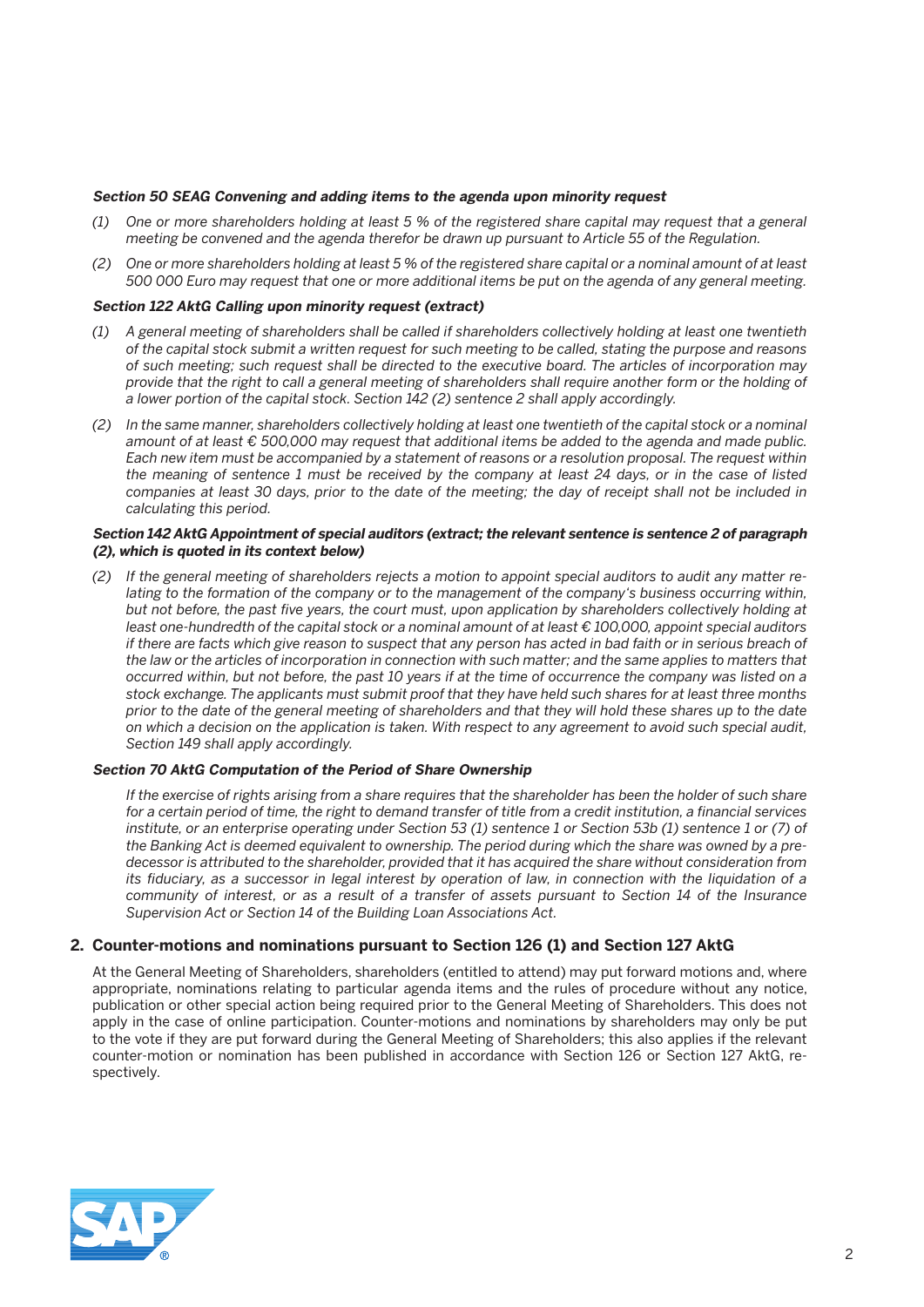Counter-motions within the meaning of Section 126 AktG regarding the proposals of the Executive Board and the Supervisory Board on any specific item on the agenda as well as nominations within the meaning of Section 127 AktG will be made accessible via the Internet at www.sap.com/agm, including the name of the shareholder concerned, the statement of reasons, which, however, is not required for nominations, and a statement, if any, by the management, if received by the end (i.e. 24.00 hrs (midnight) (CEST)) of May 5, 2015, at

 SAP SE Investor Relations Dietmar-Hopp-Allee 16 D-69190 Walldorf Fax: +49 (0) 62 27/7 - 4 08 05 E-mail: investor@sap.com

 and if the remaining requirements with regard to the Company's duty to provide access pursuant to Section 126 and Section 127 AktG are complied with. This duty creates a corresponding right of the shareholders to have their counter-motions and nominations made accessible. In addition to submission in good time at the above address, which is stated in the calling notice for this purpose, it is a requirement for the duty to provide access which applies to counter-motions within the meaning of Section 126 AktG, but not to nominations within the meaning of Section 127 AktG, that not only the actual counter-motion but also the related statement of reasons is received in good time at the above address. Even where the requirements set out above are met, there is no duty to make counter-motions and nominations accessible if the criteria defined in Section 126 (2) AktG are fulfilled, and in the case of nominations additionally if Section 127 sentence 3 AktG applies.

 The provisions of the Stock Corporation Act which form the basis of this right of shareholders, which also stipulate the conditions under which counter-motions and nominations need not be made accessible, are as follows:

# **Section 126 Motions by shareholders**

- *(1) Motions put forward by shareholders, including the name of the shareholder concerned, the statement of reasons and a statement, if any, by the management, shall be made accessible to the entitled persons named in Section 125 (1) to (3) subject to the conditions stipulated therein if, at least 14 days prior to date of the general meeting of shareholders, the shareholder submits a counter-motion, together with a statement of reasons, regarding a proposal by the executive board and supervisory board on any specific item on the agenda to the company at the address stated for this purpose in the calling notice. The day of receipt shall not be included in calculating this period. In the case of listed companies, access shall be provided via the company's website. Section 125 (3) shall apply accordingly.*
- *(2) A counter-motion and the related statement of reasons are not required to be made accessible*
	- *1. if the executive board would render itself liable to prosecution by providing such access,*
	- 2. if the counter-motion would result in a resolution by the general meeting of shareholders which is unlawful *or in breach of the articles of incorporation,*
	- *3. if the statement of reasons is manifestly incorrect or misleading in material aspects or if it is offensive,*
	- *4. if a counter-motion by the shareholder based on the same subject matter has already been made accessible pursuant to Section 125 in connection with a general meeting of shareholders of the company,*
	- *5. if the same counter-motion of the shareholder with essentially the same stated reasons was made accessible pursuant to Section 125 in the last five years in the context of at least two general meetings of shareholders of the company and less than one-twentieth of the capital stock represented voted for it at the general meeting of shareholders,*
	- *6. if the shareholder indicates that he will neither attend the general meeting of shareholders nor arrange for a representative to attend on his behalf, or*
	- *7. if the shareholder failed to file or cause to be filed on his behalf a counter-motion communicated by him in the past two years at two general meetings of shareholders.*

 *The statement of reasons is not required to be made accessible if it is longer than 5,000 characters in total.*

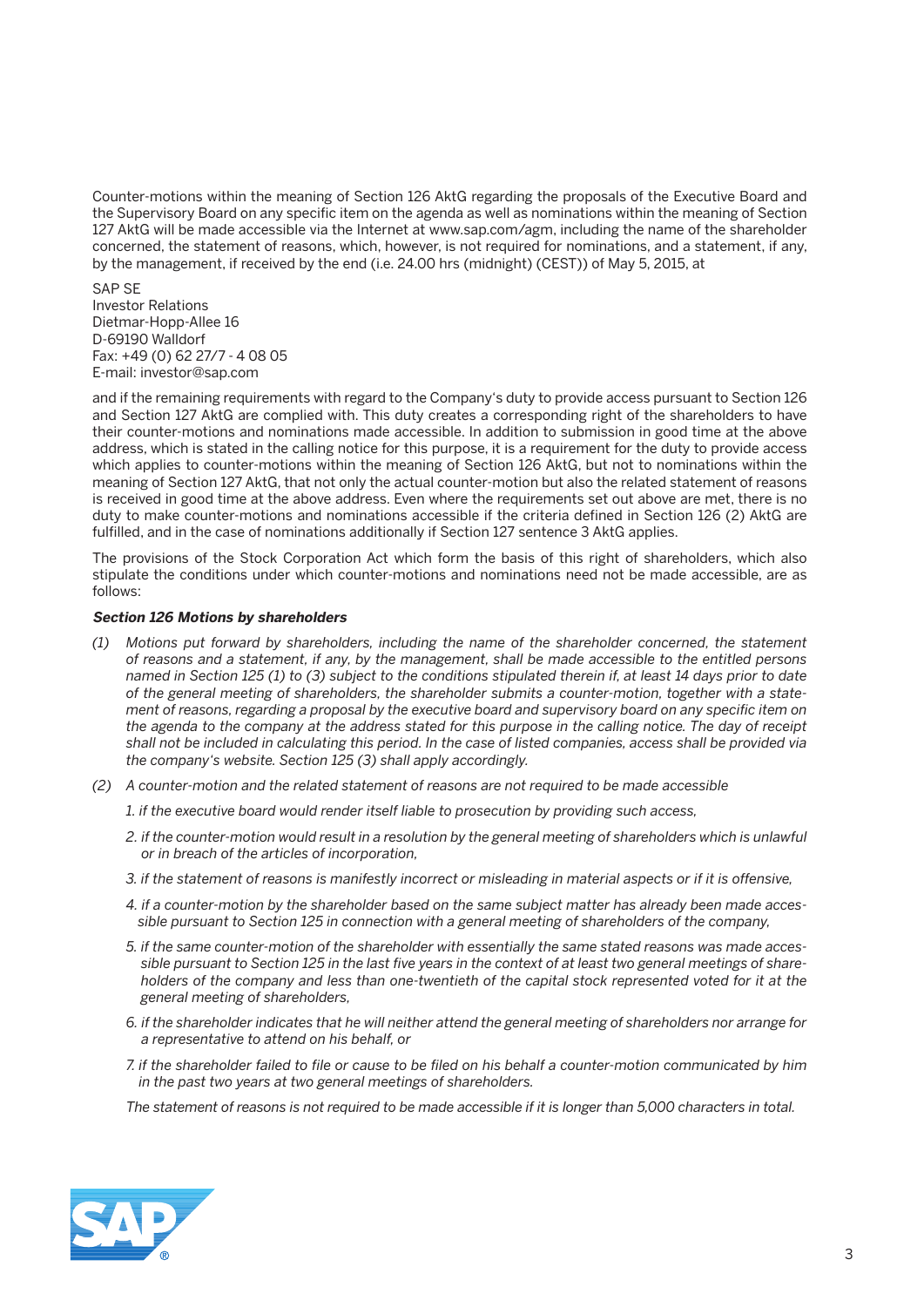*(3) If several shareholders file a counter-motion regarding the same subject matter proposed for resolution, the executive board my combine the counter-motions and their statements of reasons.*

#### **Section 127 Nominations by shareholders**

 *Section 126 shall apply mutatis mutandis to nominations put forward by shareholders for the election of supervisory board members or auditors. No reasons need to be stated for nominations. The executive board is not obligated to make the nomination accessible if the nomination does not contain the information pursuant to Section 124 (3) sentence [4] and Section 125 (1) sentence 5.*

#### **Section 124 Publication of supplementary requests; resolution proposals (extract: sentence 4)**

 *(3) (...) The proposal for the election of supervisory board members or auditors shall state the name, occupation held and place of residence. (...)*

#### **Section 125 Notices to shareholders and supervisory board members (extract: sentence 5)**

 *(1) (…) In the case of listed companies, any nomination of supervisory board members shall include information on their membership of any other supervisory boards that are required to be set up by law; information on their membership of comparable supervisory bodies of commercial companies in Germany and abroad shall be included.*

# **3. Shareholders' right to information pursuant to Section 131 (1) AktG**

 Under Section 131 (1) AktG, any shareholder who makes a corresponding request at the General Meeting of Shareholders must be given information by the Executive Board relating to the Company's affairs, including its legal and business relations to affiliates, the position of the group and the companies consolidated in the group financial statements, provided such information is necessary in order to make an informed judgment in respect of an agenda item and the Executive Board does not have the right to refuse to disclose such information. The rights to refuse to disclose information are listed in Section 131 (3) AktG. Shareholders attending online, however, are not able to issue requests for information.

 The provisions of the Stock Corporation Act establishing this right of shareholders, which also stipulate the conditions under which information is not required to be disclosed, read as follows (extracts):

### **Section 131 Shareholder's right to information**

- *(1) Any shareholder who makes a corresponding request at the general meeting of shareholders shall be given information by the executive board relating to the company's affairs, provided such information is necessary in order to make an informed judgment in respect of an agenda item. The duty to provide information shall also extend to the company's legal and business relations to affiliates. If a company makes use of the simplified procedure pursuant to Section 266 (1) sentence 3, Section 276 or Section 288 of the German Commercial Code (*Handelsgesetzbuch*), each shareholder may request that the annual financial statements be presented to him at the general meeting of shareholders dealing with such annual financial statements in the form which would have been used if such provisions were not applied. The duty of the executive board of a parent company (Section 290 (1), (2) of the Commercial Code) to provide information at the general meeting of shareholders at which the group financial statements and the group management report are presented shall also extend to the position of the group and the companies consolidated in the group financial statements.*
- *(2) The information provided shall comply with the principles of conscientious and true accounting. The articles of incorporation or the rules of procedure pursuant to Section 129 may authorize the chairperson of the meeting to restrict the rights of the shareholders to ask questions and to speak to an adequate period of time and may stipulate more detailed provisions.*
- *(3) The executive board may refuse to provide information* 
	- *1. to the extent that providing such information is, according to sound business judgment, likely to cause not inconsiderable damage to the company or an affiliate;*
	- *2. to the extent that such information relates to tax valuations or the amount of certain taxes;*